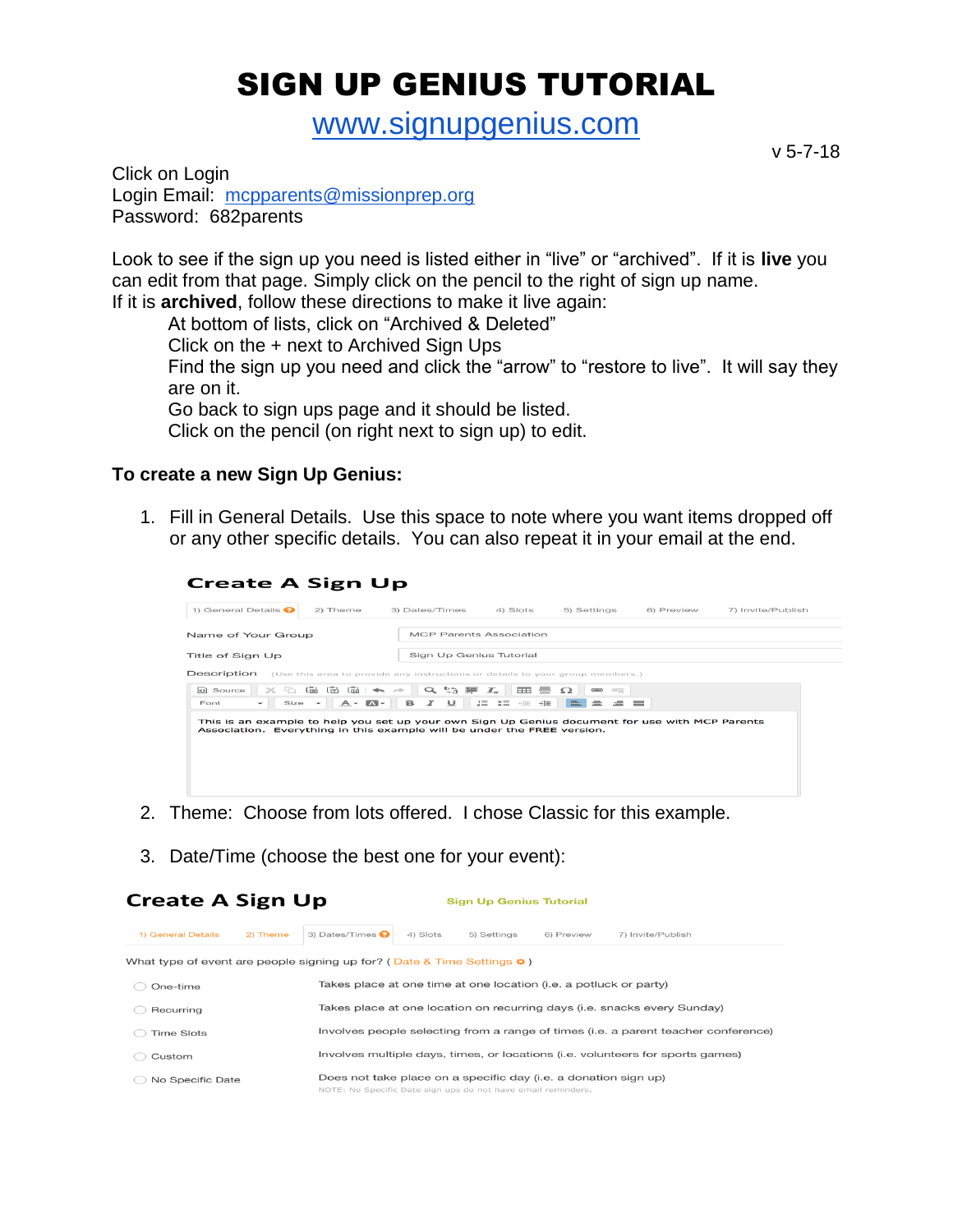4. Slots: Fill in your wants and how many. Add a specific note next to slot. You can also bulk import from your own docs. You can then edit and/or alphabetize from this page.

| Add New Sign Up Slots:                                                      |                                                        | 36 Bulk Import                                         |
|-----------------------------------------------------------------------------|--------------------------------------------------------|--------------------------------------------------------|
| Title of Slot                                                               | # Wanted                                               | Help Comment                                           |
|                                                                             | $\div$<br>$\mathcal{F}$                                |                                                        |
|                                                                             | $\div$<br>$\mathcal{L}$                                |                                                        |
|                                                                             | $\div$                                                 |                                                        |
|                                                                             | $\div$<br>$\mathbf{r}$                                 |                                                        |
|                                                                             | $\Rightarrow$<br>$\mathbf{I}$                          |                                                        |
| $\sqrt{}$ I need to enter more sign up slots in addition to the ones above. |                                                        |                                                        |
| <b>Layout Settings</b>                                                      |                                                        |                                                        |
| Type of sign up:<br>Standard volunteer                                      | Rarty or potluck RSVP                                  | <b>RSVP Settings:</b>                                  |
| <b>EXAMPLE</b><br>Silet 1                                                   | <b>EXAMPLE</b><br>Attending? @ Yes C No<br>Sign Up     | v Allow everyone to see the RSVP responses             |
| Stor 2                                                                      | I will bring: [eff Slot 1]<br><b>Chines State</b><br>- | Keep a separate count of children attending<br>Silot 2 |

5. Settings: Decide what contact info you want from your volunteers. (They will get an email or text reminder when they sign up and 2 days before). Do not check the "notify me" box (If you do, it will be sent to the MCP Account, not to you.) To check later who signs up, simple go to the sign up.

| Choose exactly what your users need to fill out in order to sign up!                                                                                                                                            |                                                                                                                                                           |  |                                        |                                        |  |  |  |
|-----------------------------------------------------------------------------------------------------------------------------------------------------------------------------------------------------------------|-----------------------------------------------------------------------------------------------------------------------------------------------------------|--|----------------------------------------|----------------------------------------|--|--|--|
|                                                                                                                                                                                                                 |                                                                                                                                                           |  |                                        |                                        |  |  |  |
| <b>Contact Info:</b>                                                                                                                                                                                            |                                                                                                                                                           |  |                                        |                                        |  |  |  |
| Ask for                                                                                                                                                                                                         | Require it?                                                                                                                                               |  |                                        |                                        |  |  |  |
| Name                                                                                                                                                                                                            | NOTE: Contact info is for the sign up admin.<br>(C) Yes                                                                                                   |  |                                        |                                        |  |  |  |
|                                                                                                                                                                                                                 | Only the name is visible to your group.                                                                                                                   |  |                                        |                                        |  |  |  |
| Email                                                                                                                                                                                                           | (C) Yes<br>No                                                                                                                                             |  |                                        | Also hide the names from group members |  |  |  |
| Note: Requesting address & phone is not yet implemented for RSVP format sign ups.<br>That is coming in the future. You can switch back to standard format on the slots screen.<br><b>Public Sign Up Comment</b> |                                                                                                                                                           |  |                                        |                                        |  |  |  |
| Your group members can enter a comment for each item they sign up for. This will be seen by others.                                                                                                             |                                                                                                                                                           |  |                                        |                                        |  |  |  |
| Call this field:<br>My Comment                                                                                                                                                                                  |                                                                                                                                                           |  | Required?<br>Yes<br>⊙ No<br>$\bigcirc$ |                                        |  |  |  |
| <b>Miscellaneous Preferences</b><br>$\checkmark$                                                                                                                                                                | Notify me by email when people sign up or edit/delete their sign up slot<br>Send reminders to people $2 \div \text{ days}$ before the date they signed up |  |                                        |                                        |  |  |  |

6. Preview: This is what it will look like when sent out. Check it over, you are almost done!

7. Enter emails. Remember to send it to Suzi or Lois for approval before sending it out to a group. They will also be sure the list gets put on the MCP website.

| 1) General Details                                                                                                                                    | 2) Theme                              | 3) Dates/Times | 4) Slots           | 5) Settings                    | 6) Preview                 | 7) Invite/Publish          |
|-------------------------------------------------------------------------------------------------------------------------------------------------------|---------------------------------------|----------------|--------------------|--------------------------------|----------------------------|----------------------------|
| You are now ready to publish your sign up and invite your group!                                                                                      |                                       |                |                    |                                |                            |                            |
| Send to emails that I enter below:                                                                                                                    |                                       |                |                    |                                |                            |                            |
| Manually Enter Emails                                                                                                                                 |                                       |                |                    |                                |                            |                            |
|                                                                                                                                                       | Import from Address Book <sup>O</sup> |                |                    |                                |                            |                            |
| Your Custom Email Text: * Enter up to 255 characters.<br>(111 characters remaining)                                                                   |                                       |                |                    |                                |                            |                            |
| You have been invited by DeDe Basile to sign up for "Sign Up<br>Genius Tutorial." Please click on the link below to view the<br>online sign up sheet. |                                       |                |                    |                                | <b>Preview My</b><br>Email |                            |
| TAKE MY SIGN UP LIVE AND SEND<br><b>MY INVITES!</b>                                                                                                   |                                       |                | <b>SEND EMAILS</b> | TAKE MY SIGN UP LIVE BUT DON'T |                            | Save as Draft for<br>Later |

There are circles with ? in them all over the website if you need additional help. Here is a link to the complete example if you want to look at it online: [www.SignUpGenius.com/go/10C0948ADAB22A2F58-sign](http://www.signupgenius.com/go/10C0948ADAB22A2F58-sign)